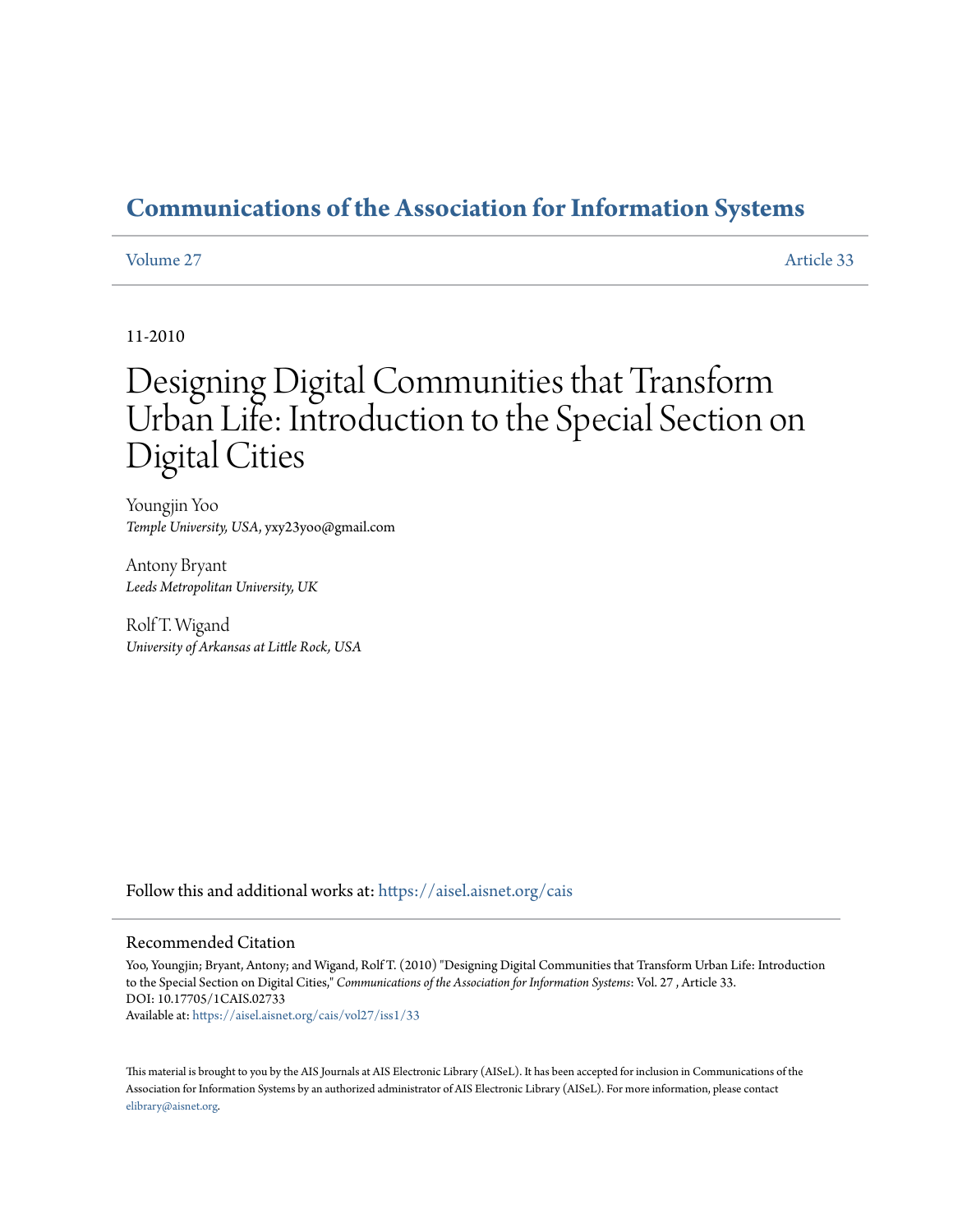# Communications of the Association<br>for Information Systems

**Designing Digital Communities that Transform Urban Life: Introduction to the Special Section on Digital Cities**

Youngjin Yoo *Temple University, USA yxy23yoo@gmail.com*

Antony Bryant *Leeds Metropolitan University, UK*

Rolf T. Wigand *University of Arkansas at Little Rock, USA*

# Abstract:

The pervasive integration of digital technology into cities provides new opportunities for information systems scholars to participate in the efforts in transforming urban life. It requires (a) the creation of a large-scale digital infrastructure, (b) the design of new services and applications. and (c) the re-examination of the meaning of social interactions in public and private spaces. In order to create an initial forum for multi-disciplinary dialogue to explore these issues, a research workshop was organized by the Irwin L. Gross Institute for Business and Information Technology, Temple University on November 1-3, 2007. This special section includes three papers from the workshop. These three articles point out that the future socio-technical reality of digital urban environments must be workshop. These three articles point out that the future socio-technical reality of digital urban environments must<br>deliberately *designed* in order to magnifies the strengths of the most daring human design endeavor ever ve integration of digital technology into cities provides new opportunities for information sparticipate in the efforts in transforming urban life. It requires (a) the creation of a large-scale, (b) the design of new servi

Keywords: digital city, ubiquitous computing, digital infrastructure, design

Volume 27, Article 33, pp. 637-640, November 2010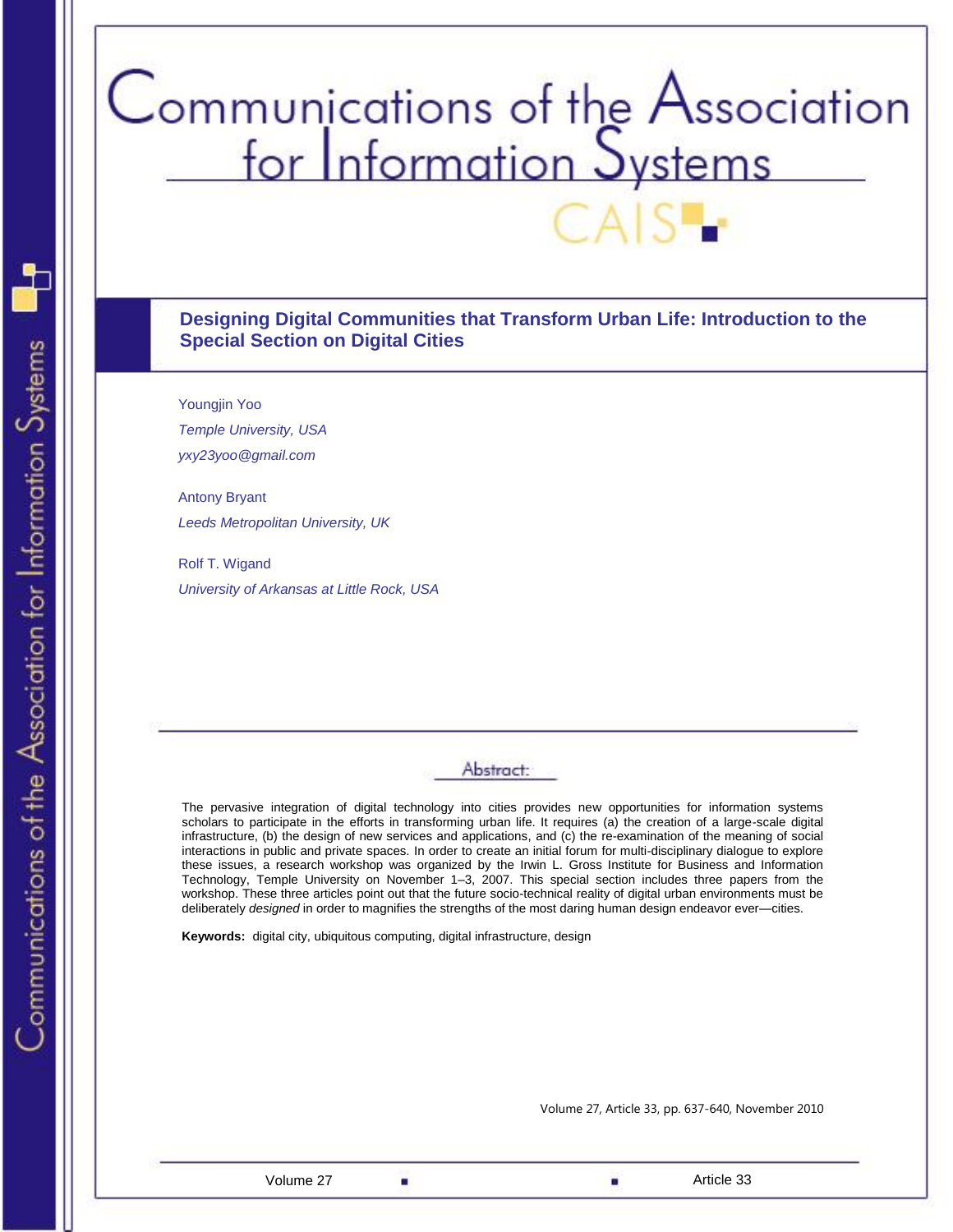# **Designing Digital Communities that Transform Urban Life: Introduction to the Special Section on Digital Cities**

Cities—arguably the most ambitious and successful of humankind's design achievements—have become mired in problems like crime, poverty, traffic, and pollution. Despite the advancements in society at large, a significant portion of urban residents have been left behind. Despite these problems, cities are growing worldwide. According to the United Nations, more than half of world population now lives in cities, and the growing trend of urbanization is expected to continue [\[http://www.unfpa.org/swp/2007/english/introduction.html\]](http://www.unfpa.org/swp/2007/english/introduction.html). Therefore, transforming cities economically, environmentally, culturally, and socially—emerges as a key strategic issue for our generation.

The emergence of digital technology gives us a chance to fundamentally reshape the landscape of cities. We have the opportunity, as well as responsibility, to design this emerging digital urban environment right, so that it benefits people in all walks of life. It requires the creation of both a large-scale information infrastructure that will cut through existing physical and social infrastructures in the city and the design of new services and applications. It also requires new media, both in form and function, that can take advantage of the mobility and the ubiquity of information. It forces us to rethink the meanings of familiar activities, while, at the same time, it allows us to envision novel forms of social interaction. It demands new forms of partnership and collaboration between public and private sectors, researchers and practice, and the social and technical realms. The digital urban community, then, is a socio-technical innovation space where new forms of digitally mediated social interactions are designed and the meanings of old social interactions are reshaped and mediated through new technologies.

In the United States, cities like Philadelphia, New York, Seattle, and San Francisco started city-wide wireless networks, which captured the public's imagination and attracted both private and public investments. In Europe, a public-private partnership network called *Living Lab* attempts to bring together the private sector's entrepreneurial ingenuity, government support, and wide public participation in order to solve specific local challenges in many different areas [\[http://www.openlivinglabs.eu/\]](http://www.openlivinglabs.eu/). In Asia, large-scale ubiquitous cities combining wireless networks and RFID (radio frequency identification) tags are being implemented in countries like South Korea and China. With the growing interests in sustainability, companies like IBM are actively pursuing the integration of digital technology into public infrastructure such as streets, buildings, and power grids, many of which undergird urban environments.

The integration of digital technology into cities creates new opportunities for information systems scholars to explore many important issues relevant to the information systems community. The emergence of the vision of a digital city requires careful attention to physical and digital materiality simultaneously [Leonardi and Barley, 2008; Orlikowski and Scott, 2008]. Furthermore, the idea of digital city requires us to explore how information technology reshapes the way we experience space and place [Dourish, 2001; McCullough, 2004; Yoo, 2010]. The use of digital tools can potentially transform the meaning of "public" space. Creating digitally augmented urban communities also demands that we revisit the notion of community and its membership [Carroll, 1996, 2005]. The addition of digital layers on existing local communities situated in specific geographic locales can create new social dynamics by offering connectivity and disconnectivity at the same time. It is simply an open question, for example, if the introduction of urban digital infrastructure will lead to more open and distributed civil participation to address many of the pressing social, economic, and cultural challenges faced by many cities today.

Since the digital city requires substantial investments in digital infrastructure, information systems scholars can explore several issues related to the design, implementation, and maintenance of digital infrastructure in urban settings. Given the substantial financial investments needed in order to build such infrastructure, one important question is the role and nature of business models in building urban digital infrastructures. Moreover, governance of infrastructure is another key issue, given its public nature.

Finally, the vision of digital urban environments is necessarily political. Many cities use "digital divide" as a rallying cry to mobilize necessary political, social, and economic resources required in implementing digital infrastructure projects. Yet, it is not clear if the creation and diffusion of digital infrastructures such as municipal wireless networks will indeed act as an "equalizer" and give new voices to the underprivileged and minority social groups.

many of these presisting are or senece seeds. Senece and regard mattacomplinary approaches in stast to create an initial forum for such multidisciplinary dialogue, a research workshop was organized by the Irwin L. Gross Institute for Business and Information Technology, Fox School of Business, Temple University on November 1-3, Many of these problems are of serious social consequence and require multidisciplinary approaches. In order to 2007. Thirty-seven scholars and practitioners from various fields including information systems, design, architecture, software engineering, art, communication, history, management, economics, and sociology participated. Using the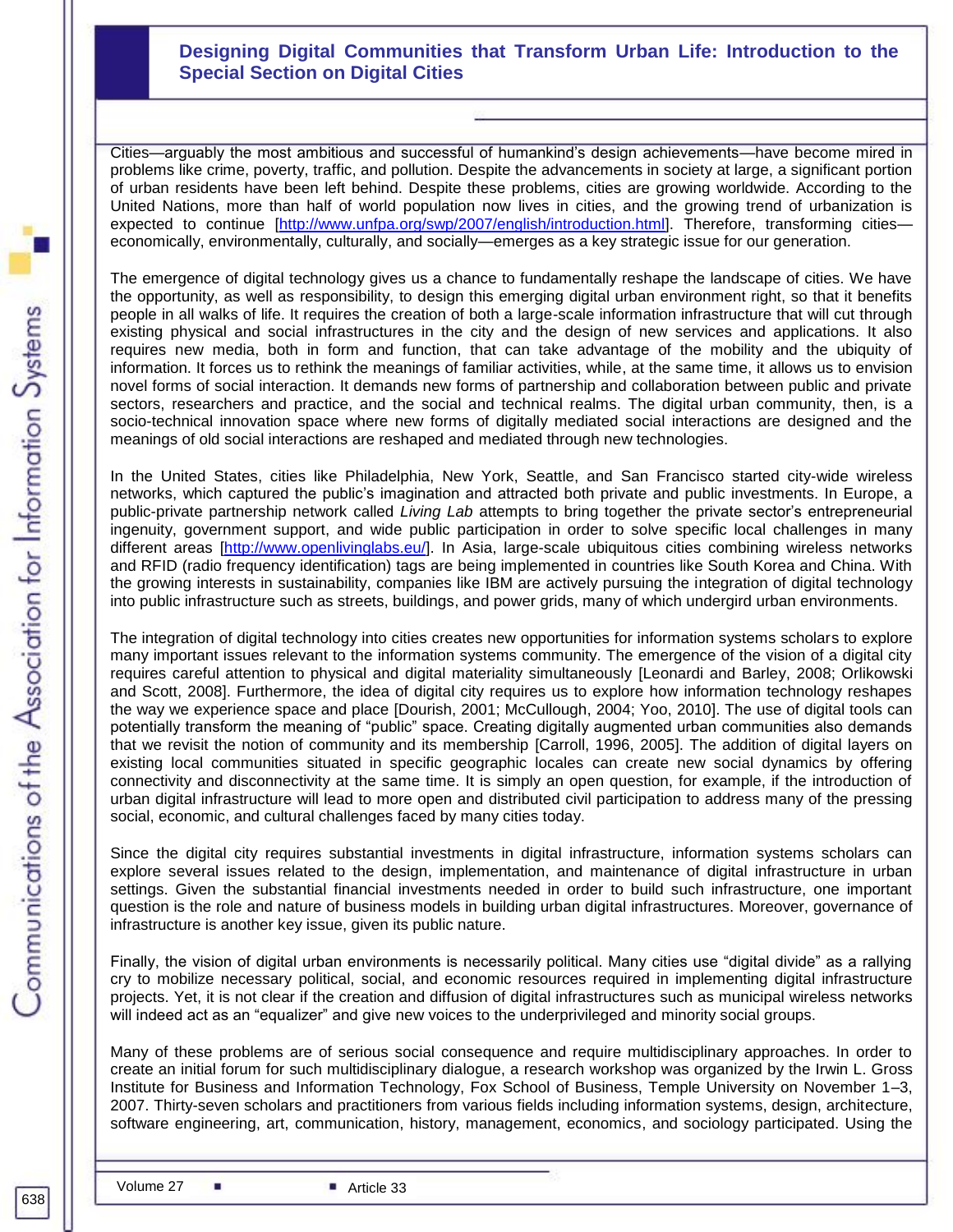Philadelphia Wireless Initiative as a source inspiration, the participants explored images, stories, and vocabularies that can inspire both research and practice using digital technology in transforming urban environments.

This special section includes three articles from the authors who participated in this workshop. These articles reflect the diverse and multidisciplinary nature of the topic of digital urban environments. The article by John Carroll puts forward an *Activity Awareness* as an analytical lens to explore possible positive use of digital tools, specifically social computing tools, to create collaborations among partners in local communities in ways that were not possible before. He further showcases several social computing applications that are being built based on this concept. These applications represent a further evolution of Carroll's earlier work at Blacksburg Electronic Village project. The article by Jan Fernback and Gwen Shaffer takes a critical perspective in analyzing the urban planning documents by seven major U.S. cities. Their discourse analysis reveals discontinuities between wireless technology policy and urban planning. Their analysis reveals a critical vacuum in urban planning in the role of ubiquitous connectivity that are provided by emerging urban wireless networks, as technology is treated only at a "cosmetic" level. Finally, the article by Antony Bryant takes a much broader societal perspective. Drawing on a broad range of works by Simmel, Goffman, Sennett and Bauman, he argues that, in order to fully realize the potential of digital urbanism, one must learn how to deal with the inherent tension between isolation and visibility in digital living in urban environments. The article warns against naive techno-centric utopianism; yet, it pushes us go beyond the pessimistic rejection of technology.

While these three articles come from three different disciplines (computer science, sociology, and information systems), they all point out that the future socio-technical reality of digital urban environments must be deliberately *designed* in order to magnify the strengths of the most daring human design endeavor ever—cities.

# **REFERENCES**

Carroll, J. (1996) "Developing the Blacksburg Electronic Village", *Communications of the ACM* (39)12, pp. 69–74.

- Carroll, J. (2005) "The Blacksburgh Electronic Village: A Study in Community Computing" in van den Besselaar, P. and S. Kiozumi (eds.) *Digitial Cities III: Information Technologies for Social Capital,* New York, NY: Springer-Verlag, pp. 43–65.
- Dourish, P. (2001) *Where the Action Is: The Foundation of Embodied Interaction,* Cambridge, MA: MIT Press.
- Leonardi, P. and S. Barley (2008) "Materiality and Change: Challenges to Building Better Theory About Technology and Organizing‖, *Information and Organization* (18)3, pp. 159–176.
- McCullough, M. (2004) *Digital Ground: Architecture, Pervasive Computing and Environmental Knowing*, Cambridge, MA: MIT Press.
- Orlikowski, W. and S. Scott (2008) "Sociomateriality: Challenging the Separation of Technology, Work and Organization‖, *The Academy of Management Annals* (2), pp. 433–474.
- Yoo, Y. (2010) "Computing in Everyday Life: A Call for Research on *Experiential Computing*", *MIS Quarterly* (34)2, pp. 213–231.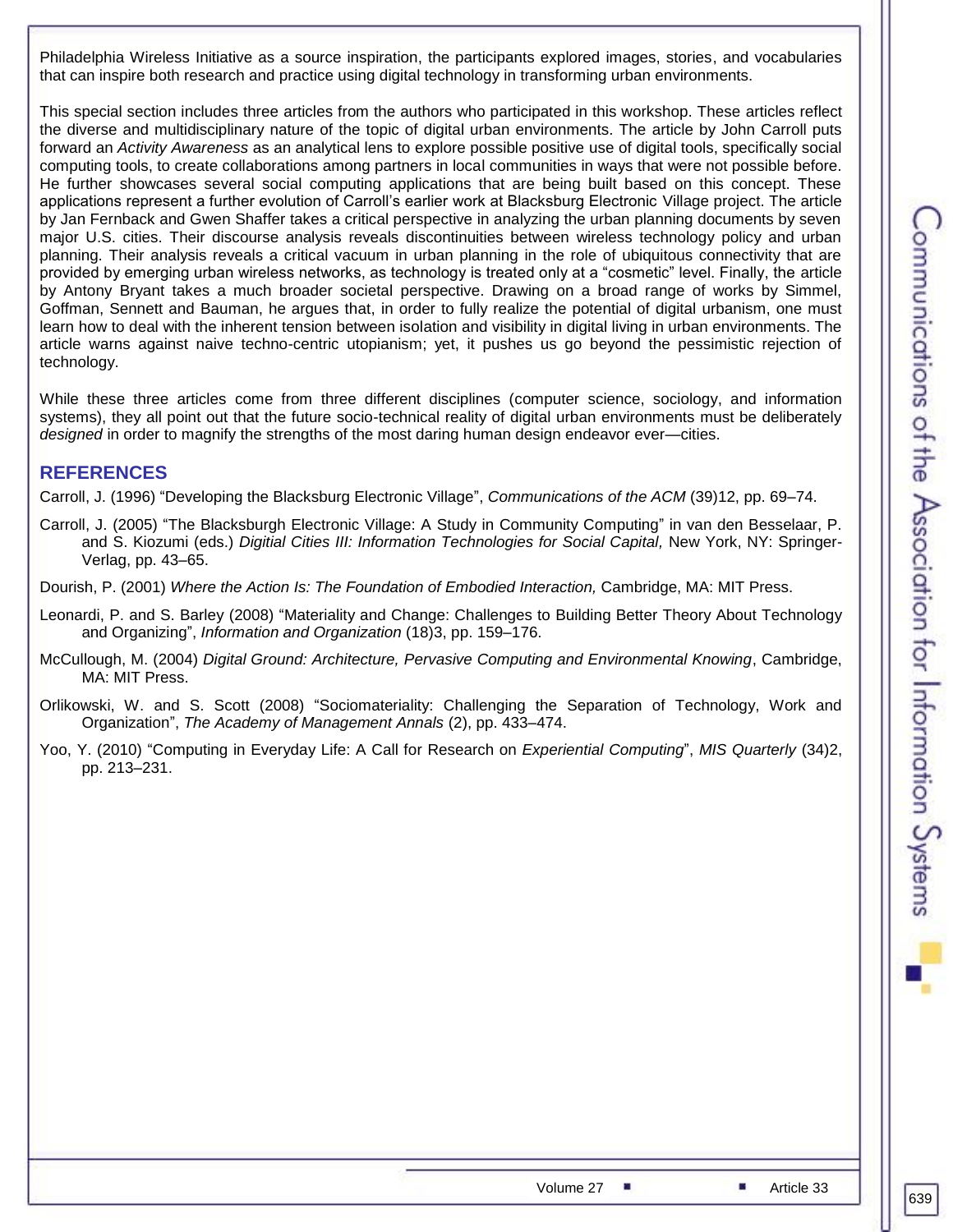## **ABOUT THE AUTHORS**

**Youngjin Yoo** is the director of Center for Design + Innovation at the Fox School of Business and Management at Temple University, where he is Associate Professor in Management Information Systems and Irwin L. Gross Research Fellow. He is also a visiting professor at Viktoria Institute in Sweden. His research interests include digital innovation, design, experiential computing, and knowledge management. His work was published at leading academic journals such as *MIS Quarterly, Information Systems Research, Organization Science,* the *Communications of the ACM,* and the *Academy of Management Journal* among others. He is on the editorial boards of *MIS Quarterly* (associate editor), *Organization Science, Scandinavian Journal of Information Systems,* and *Information and Organization*. He was a former senior editor of *the Journal of Strategic Information Systems* and an associate editor of *Information Systems Research* and *Management Science*. Currently; he is coediting a special issue of *Organization Science* on digital innovation.

**Antony Bryant** is currently Professor of Informatics at Leeds Metropolitan University, Leeds, UK. His current research includes investigation of the ways in which the Open Source model might be used more widely, and in particular how it can be developed as a contributory feature for the reconstructed financial sector in the wake of the economic melt-down; coining the term *Mutuality 2.*0 and developing the concept in various contexts (e.g., [http://www.opendemocracy.net/article/email/mutuality-2-0-open-source-the-financial-crisis.](http://www.opendemocracy.net/article/email/mutuality-2-0-open-source-the-financial-crisis)) He has written extensively on research methods, being Senior Editor of *The SAGE Handbook of Grounded Theory* (SAGE, 2007)—coedited with Kathy Charmaz with whom he has worked extensively within the area of Grounded Theory and research methods in general. He has developed and taught a wide range of postgraduate courses in South Africa, Malaysia, and China. He is currently ASEM Professor at the University of Malaya, and Visiting Professor at the University of Amsterdam.

**Rolf T. Wigand** is Maulden-Entergy Chair and Distinguished Professor of Information Science and Management, University of Arkansas at Little Rock. Wigand researches information systems and management, electronic commerce, and the strategic deployment of information and communication technology. His research interests lie at the intersection of information and communication business issues, the role of newer information technologies and their impact on organizations and society, as well as their strategic alignment within business and industry. His current NSF research grants (2007–2010) continue with standards development research in the mortgage, retail, and automotive parts supply industries, as well as trust, leadership, and strategy in virtual environments (NSF VOSS Program). His research has appeared in such journals as *MIS Quarterly*, *Journal of MIS*, *Sloan Management Review*, *Journal of Information Technology*, *International Journal of Electronic Trade* and *Electronic Markets*, and the *European Journal of Information Systems*. He is the author of six books and over 110 articles.

Copyright © 2010 by the Association for Information Systems. Permission to make digital or hard copies of all or part of this work for personal or classroom use is granted without fee provided that copies are not made or distributed for profit or commercial advantage and that copies bear this notice and full citation on the first page. Copyright for components of this work owned by others than the Association for Information Systems must be honored. Abstracting with credit is permitted. To copy otherwise, to republish, to post on servers, or to redistribute to lists requires prior specific permission and/or fee. Request permission to publish from: AIS Administrative Office, P.O. Box 2712 Atlanta, GA, 30301-2712, Attn: Reprints; or via e-mail from [ais@aisnet.org.](mailto:ais@aisnet.org)